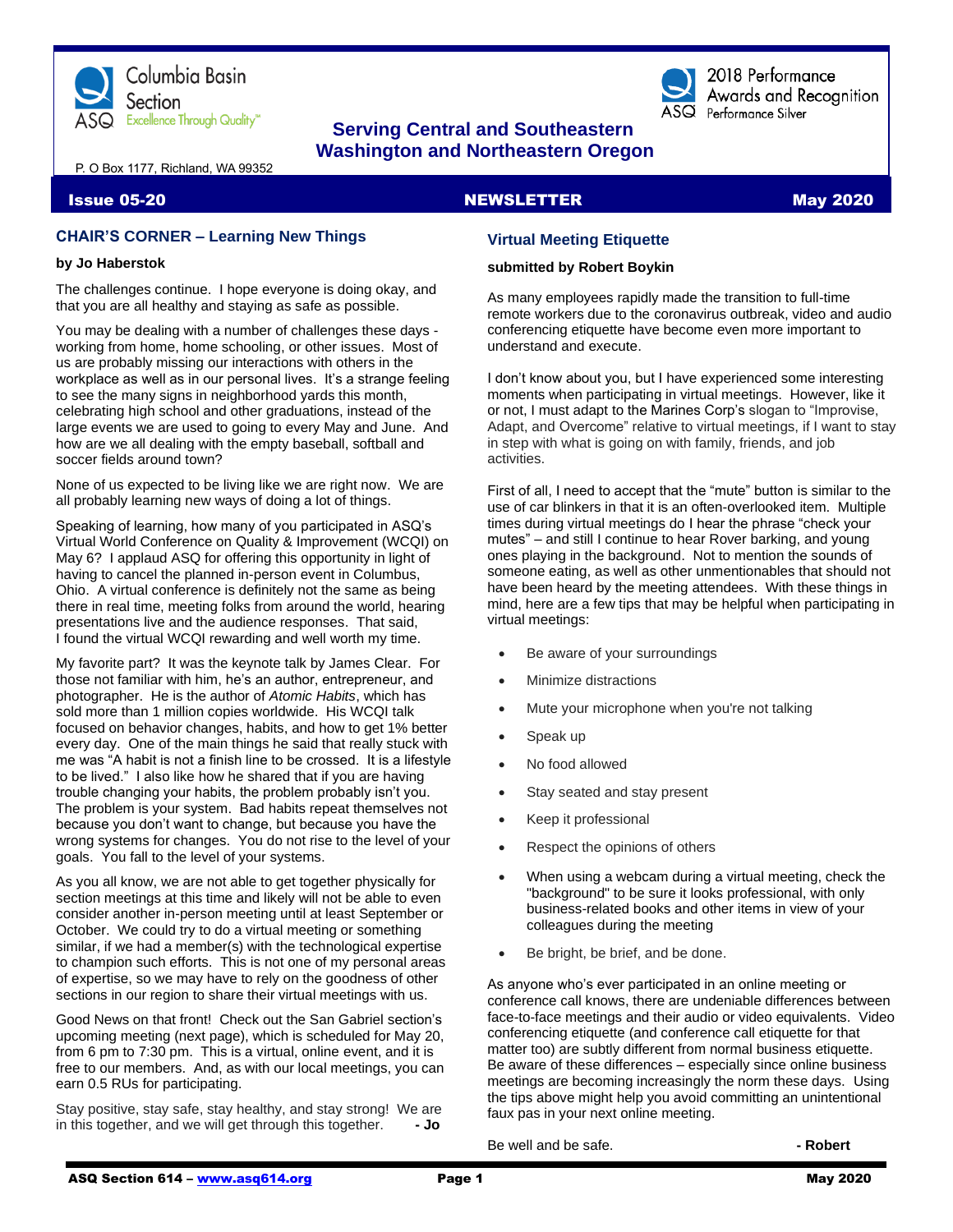

 **Invitation from ASQ San Gabriel Valley Excellence Through Quality\* May 20, 2020 Virtual Meeting** 



2018 Performance Awards and Recognition Performance Silver

#### **DATE**

**Wednesday, May 20, 2020**

**This is a virtual/online meeting. Meeting information and instruction for how to join the meeting will be provided 24 hours before the event.**

**Time:**

**6:00 PM – 7:30 PM PDT**

**Cost: Free for ASQ members**

To register for this online/virtual meeting, click [here.](https://www.eventbrite.com/e/2020-05-asq-san-gabriel-valley-monthly-meeting-tickets-37748777610?aff=odeimcmailchimp&utm_campaign=717f25c18b-2018-03+ASQ+0702+Monthly+Meeting_COPY_01&utm_term=0_5cb6d4a937-717f25c18b-250793833&utm_source=ASQ+702+Members+%26+Attendees&utm_medium=email&mc_eid=9be15f98de&mc_cid=717f25c18b)

#### **Attendance at this meeting earns 0.5 RUs toward ASQ recertification.**

NOTE: Be sure to use the same email address to join the virtual meeting as you use when registering in order to receive the RUs. You must register for the event and join virtually to receive RUs.

For more information about the San Gabriel ASQ Section 0702, click [here.](https://my.asq.org/communities/home/241)

For more information about our local Columbia Basin ASQ section and future upcoming events: [www.asq614.org/](http://www.asq614.org/)

# **Growing Technical Quality Leadership**



# **Neela Paul Technical Leadership and Executive Coach**

Quality technical professionals have a unique responsibility. As stewards of safety and compliance we are responsible to ensure that our customers, our companies, and our associates stay safe and in compliance.

Associates outside of Quality often don't understand what we do. We feel passionately about our work and wish we could make an even bigger impact. We want to ensure that technical information is properly factored into decision making.

Even though we continue to grow our technical skills to keep up with the latest breakthroughs and regulations, growth is needed in BOTH the hard skills and leadership skills to maximize our effectiveness and create a fulfilling long-term career.

In this virtual/online session, Neela will discuss ways to grow our leadership skills, including communication, influencing, relationship building, and team building - to make a bigger impact in our organizations and with our teams.

*About the speaker: With over 30 years leading global Research & Development teams at Kraft, Mars and Panda Restaurant Group, Neela has a deep understanding of the challenges technical leaders face as they continue to grow and develop professionally. She brings a unique depth and perspective to her work in coaching and development, and understands firsthand the complexities of influencing cross-functional partners and teams on technically complex issues. Neela helps technical professionals drive change, communicate with impact, protect quality, and navigate complex business challenges. Leveraging her technical experience in leading strategic global cross-functional programs and teams, leading large organizations, delivering under tight deadlines, and navigating organizational culture, she helps her clients grow their effectiveness and career success. Neela holds a B.S. in Microbiology, an M.S. in Food Science, and is an Associate Certified Coach ACC) through the International Coach Federation.*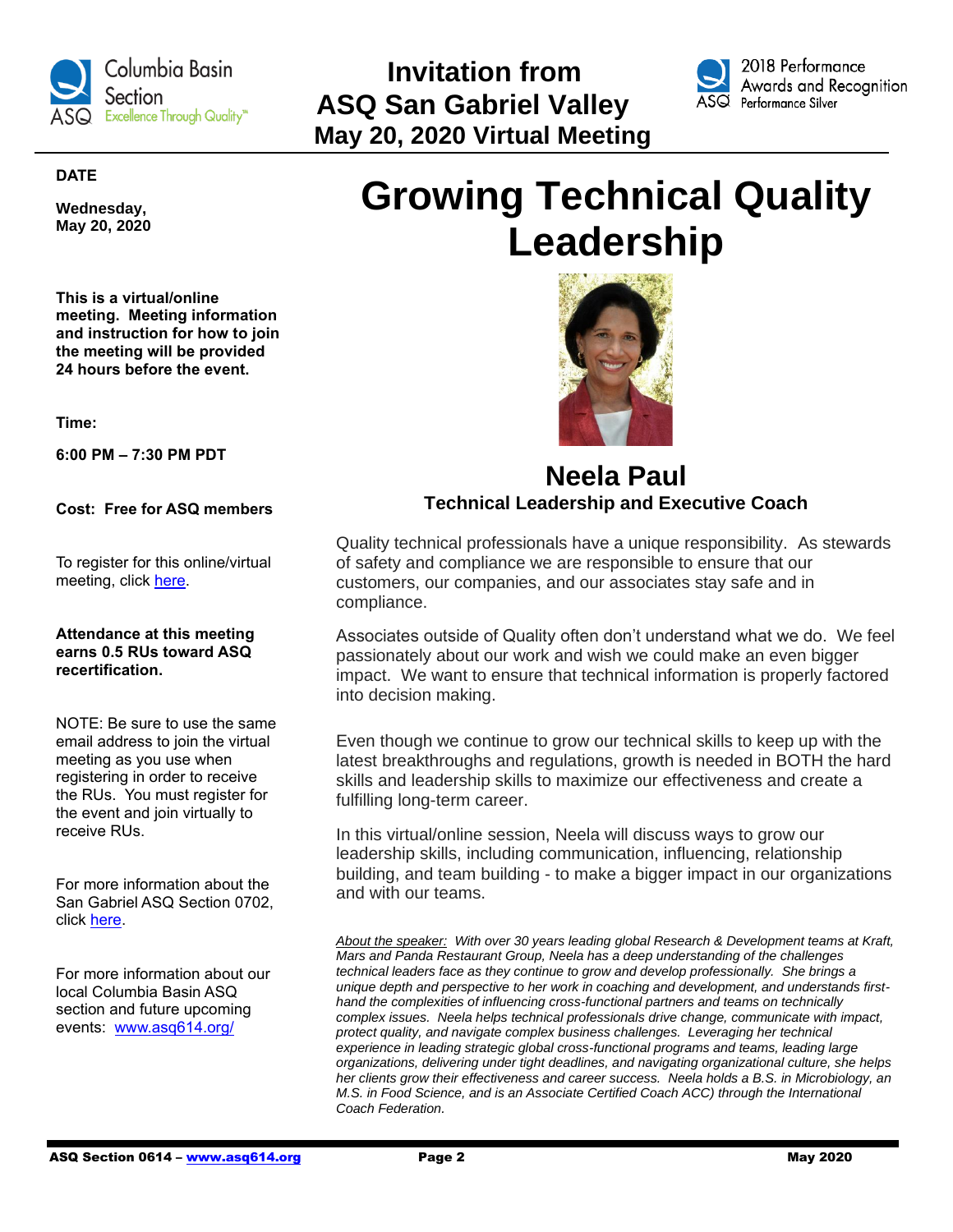#### **MAY MEMBER GIFTS – RISK MANAGEMENT**

This month's free gifts for ASQ members include several resources related to risk management, including the following:

- *FREE* **e-books** including *Product Safety Excellence: The Seven Elements Essential for Product Liability Prevention; The Art of Integrating Strategic Planning, Process Metrics, Risk Mitigation, and Auditing Sampler*
- **New and Popular Webcasts** including The Basics of Risk Management, A Breakthrough Approach to Avoiding Risk, and Elevating Quality with Risk-Based Thinking
- **ASQTV videos** on The ABCs of Implementing Risk-Based Thinking and Risk Intelligence for the Organization
- **15 articles and case studies** that provide guidance on risk management applications in product development, supply chain management, auditing, human capital management, and more.

Click [here](https://secure.asq.org/perl/msg.pl?prvurl=http://asq.org/membership/members/gift/?utm_source=email&utm_medium=email&utm_campaign=marketing_maymembergift_050120) to get your gifts by May 31.

#### **ASQ VIRTUAL TRAINING**

Are you yearning to be learning something new? Or maybe just to brush up on your current skills? ASQ offers several options for advancing your knowledge.

Virtual training is instructor-led and allows you to attend an interactive class in real time via your computer, phone or other internet-enabled device.

E-learning is self-paced, which lets you learn on your own time, using web-based instructional materials.

Some ASQ course start at prices as low as \$19 for members. Search the **online training catalog** to see all the available courses. And, remember, you can earn recertification units, too!

#### **CERTIFIED QUALITY ENGINEER – PREP/REFRESHER COURSE**

#### **Live, Online Webinar Training starts June 29**

San Gabriel ASQ (section 0702) is offering this training, June 29 through August 24 in 14 evening sessions. The course will cover: Management and Leadership in Quality Engineering; Quality Systems Development, Implementation, and Verification; Planning, Controlling, and Assuring Product and Process Quality; Reliability and Risk Management; Problem Solving and Quality Improvement; and Quantitative Methods. Also included will be strategies/tips for preparing for and taking the exam.

This will be a live, online webinar. The instructors are Mark Lindsey and Ned Schneider. Cost is \$449 for San Gabriel section members; \$499 for non-members. Required Texts: CQE Primer (\$80) & Solution Text (\$35, both available [here\)](http://www.qualitycouncil.com/) and The Memory Jogger 2 (\$19.95, available [here\)](http://www.goalqpc.com/). Also recommended is a TI-30X IIS Statistical Calculator (approx. \$15). Registration is required by June 20. Click [here](https://mailchi.mp/4531514a55b6/37748689346-4777177?fbclid=IwAR0tgd30ng3XrkfLyDW40hlRoc5PQnzqA5NN5LPx80MKE_lHVrvnH8h9l-U) for more information.

#### **CERTIFIED LEAN SIX SIGMA BLACK BELT – PREP/REFRESHER COURSE**

#### **Live, Online Webinar training starts June 29**

San Gabriel ASQ (section 0702) is offering this training, June 29 through August 24 in 13 evening sessions. The course will cover: Enterprise Deployment, Business Process Management, Project Management, Six Sigma Improvement Methodology & Tools (Define, Measure, Analyze, Improve, & Control), Lean Enterprise, & Design for Six Sigma. Also included will be strategies/tips for preparing for and taking the exam.

This will be a live, online webinar. The instructors are Mark Lindsey and Ned Schneider. Cost is \$449 for San Gabriel section members; \$499 for non-members. Required Texts: CSSBB Primer (\$80) & Solution Text (\$35, both available [here\)](http://www.qualitycouncil.com/) and The Memory Jogger 2 (\$19.95, available [here\)](http://www.goalqpc.com/). Also recommended is a TI-30X IIS Statistical Calculator (approx. \$15). Registration is required by June 20. Clic[k here](https://mailchi.mp/4531514a55b6/37748689346-4777177?fbclid=IwAR0tgd30ng3XrkfLyDW40hlRoc5PQnzqA5NN5LPx80MKE_lHVrvnH8h9l-U) for more information.

#### **CERTIFIED MANAGER OF QUALITY & ORGANIZATONAL EXCELLENCE COURSE**

#### **Live, Online Webinar Training starting July 1**

San Gabriel ASQ (section 0702) is offering this training, July 1 through August 19 in 13 evening sessions. This course will cover: Leadership, Strategy Development & Deployment, Quality Management Tools, Customer Focused Organizations, Supplier Performance, Management, & Training/Development. Also included will be strategies/tips for preparing for and taking the exam.

This will be a live, online webinar. The instructors are Eliot Dratch and Mark Lindsey. Cost is \$349 for San Gabriel section members; \$399 for non-members. Required Texts: CQM/OE Handbook (\$97.30, available [here\)](https://asq.org/quality-press/display-item?item=H1447) and The Memory Jogger 2 (\$19.95, available [here\)](http://www.goalqpc.com/). Registration is required by June 20. Clic[k here](https://mailchi.mp/4531514a55b6/37748689346-4777177?fbclid=IwAR0tgd30ng3XrkfLyDW40hlRoc5PQnzqA5NN5LPx80MKE_lHVrvnH8h9l-U) for more information.

#### **QUOTE OF THE MONTH**

#### Remember this:

"You are always responsible for how you act, no matter how you feel."

- Author Unknown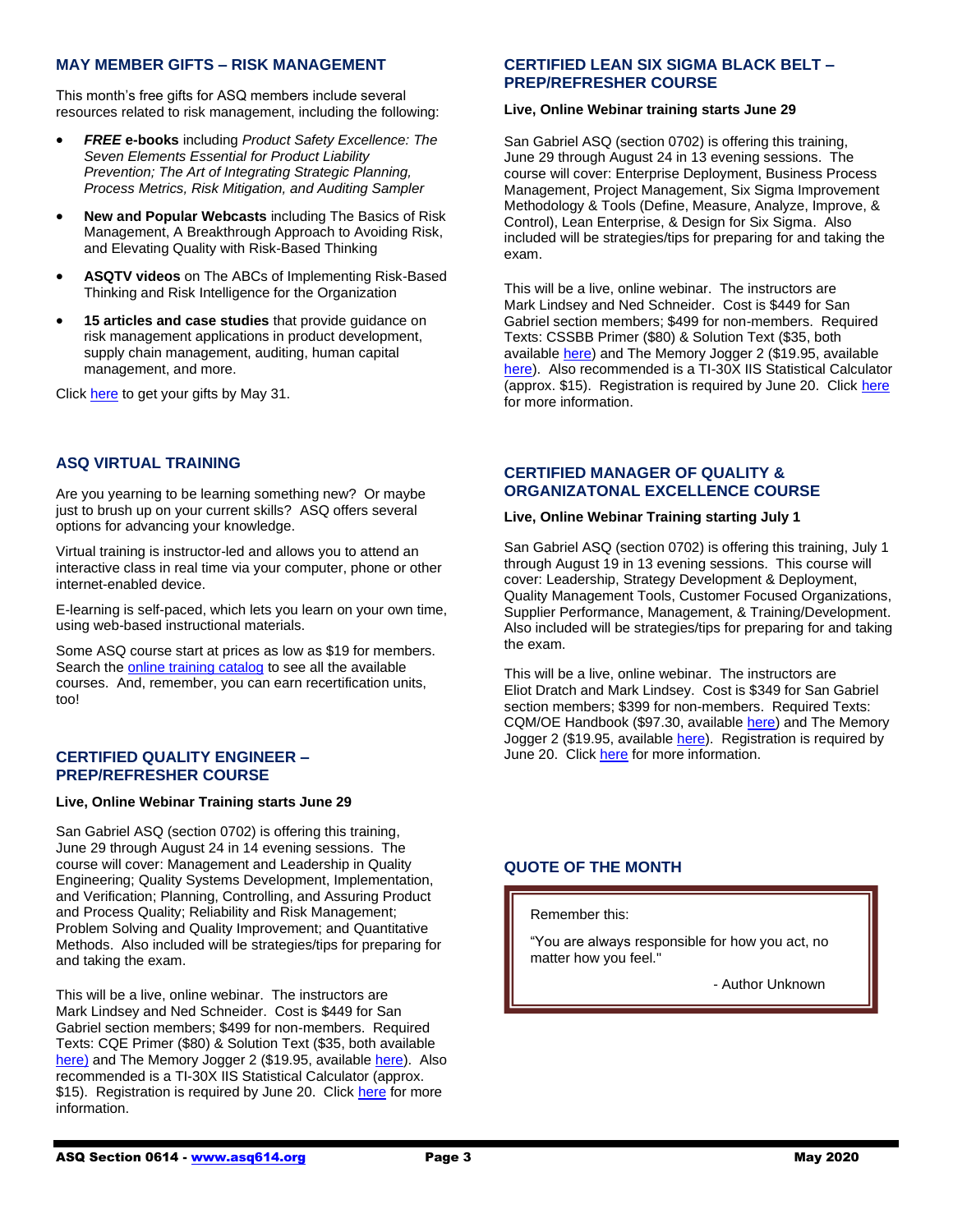#### **WAYS TO HELP OTHERS IN OUR NEIGHBORHOODS AND COMMUNITIES**

#### **(excerpted from All in Tri-Cities website)**

There are many ways to help others in your local community, even in times of social distancing. Here are a few ideas.

#### **Check on Your Neighbors**

- Call or text your neighbors (especially elderly neighbors) to make sure they're doing okay. Ask if there is anything that they need (a box of tissues, a cup of sugar, etc.). If you have what they're looking for, offer to leave it outside their front door so that they can pick it up without coming in direct contact with you. It may sound extreme, but this is a great (and safe) way to make sure that your more vulnerable neighbors have what they need.
- If you're able, offer to pick up essentials from the pharmacy or grocery store, or perhaps provide them with a safe meal drop off. Perhaps you can offer to take their dog for a walk if they are concerned about going outside.

#### **Provide a Random Act of Kindness**

- If you go to a drive-through for coffee or other items. consider paying for the order of the person in the vehicle behind you.
- Plant a flowerpot and leave a little spring love on a neighbor's porch. Just make sure to follow recommendations from the State Health Department on social distancing.
- Give small gift cards to surprise people like your cashier at the grocery store, kind delivery people or people working at the drive through coffee window. Also, tip delivery service providers well!

#### **Write a Letter to a Senior**

Many seniors are feeling especially isolated and lonely in senior centers at this time. Reach out to senior centers in your area to inquire about letter-writing – Google "Assisted Living" to get contact information for local senior living complexes. If you don't know what to say in a handwritten letter to someone you'll never meet, check out Love for the Elderly's [existing](https://lovefortheelderly.org/letters)  [national program](https://lovefortheelderly.org/letters) for letter writing tips.

#### **Volunteer**

- Be a "virtual volunteer" and remotely help a local non-profit with a special project like website design, donation coordination, marketing or social media strategies, phone banks to reach out to seniors, etc.
- Sign up and show up direct volunteers are still needed for safely supporting critical services such as delivering food and supplies.
- Connect with a collection drive for needed supplies and products.

[Volunteer Tri-Cities](https://nam01.safelinks.protection.outlook.com/?url=http%3A%2F%2Fwww.volunteertricities.org%2F&data=02%7C01%7Clayers%40uwbfco.org%7C5b8c046eb17643cde1fc08d7dc170a3d%7C7352901cbbc34e2ba6fce7c492ffbf03%7C1%7C0%7C637219863830583669&sdata=hfpo7saluTvKzBRGzCN15GOwrvJ%2FrUyhYw3iD6SpA%2FY%3D&reserved=0) makes it easy to find local opportunities to help from your phone or tablet.

#### **MENTAL HEALTH SUPPORT**

During this time of social distancing, we all need to remember to continue to stay active, both mentally and physically, even if we may not be able to keep to our previous routines. Taking regular walks or bike rides, playing games in the yard, and tackling the challenge of jigsaw puzzles, crosswords or word search games are all good ideas. Even if you haven't played board games in a long time, there are probably a couple of them in a nearby bookcase or closet.

The forced isolation may at times be stressful, lonely and even depressing for many individuals. Be sure to look out for your neighbors and other community members. Keep in touch with loved ones and others who may need to feel more human connection at this time. This is a great time to "phone a friend" - or just send a simple "thinking of you - how are you doing?" text or email to relatives and neighbors.

If you or someone you know is struggling, please reach out. The National Crisis Text Line is one resource (text HEAL to 741741); the phone number for the Suicide Prevention Hotline is 1-800-273-TALK (8255). There are many local support groups available as well. Know that there is always help available – and that it is okay to reach out to others.

#### **ATOMIC HABITS: AN EASY & PROVEN WAY TO BUILD GOOD HABITS & BREAK BAD ONES**



This book, written by 2020 WCQI keynote speaker James Clear, provides a comprehensive guide on how to change your habits and get 1% better every day. Learn how to…



- Build a system for getting 1% better every day
- Break bad habits and stick to good ones
- Avoid common mistakes often made when changing habits
- Overcome a lack of motivation and willpower
- Develop a stronger identity and belief in yourself
- Make time for new habits (even when life gets crazy)
- Design your environment to make success easier
- Make easy changes that deliver big results
- Get back on track when you get off course
- Put these ideas into practice in real life

The 320-pages hardcover book is availabl[e online](https://www.target.com/p/atomic-habits-by-james-clear-hardcover/-/A-53921029) for \$17.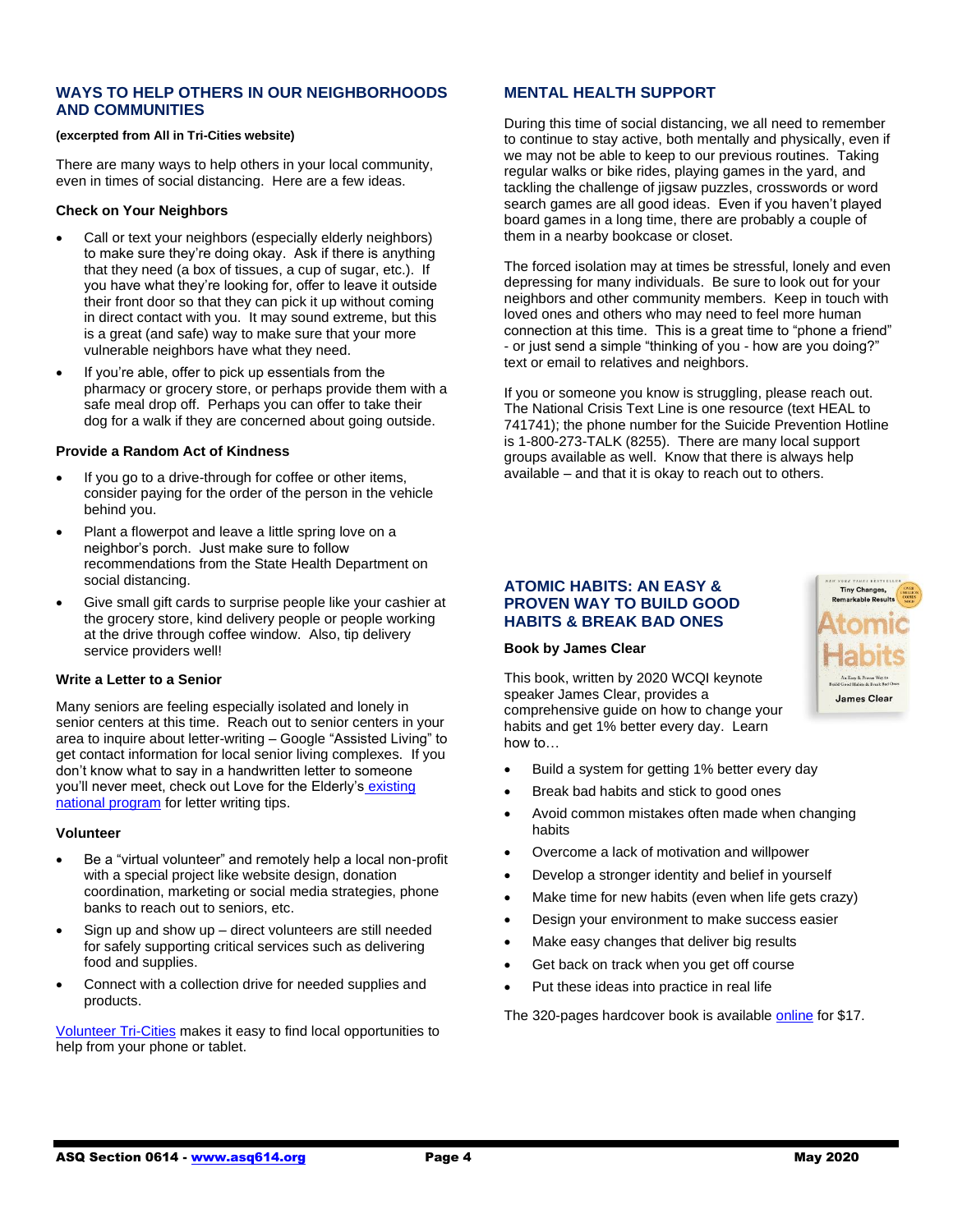# **DEAR GRADUATE**

#### **by Jon Gordon**

This virus may have stolen your senior year and graduation, but it cannot and will not steal your future. While you will always remember this painful time, you'll also be the generation that doesn't take anything for granted. You know what it's like to have something taken away from you in a moment and as a result you will appreciate what you have when you have it. You'll value your relationships, make the most of your opportunities and create a great future. I know it's easy to be bitter about what happened but choose to get better. Don't look backward. Look forward. Stay positive. Work hard. Believe the best is yet to come. What you believe will determine what you create.

In this spirit here are 11 lessons I want to share with you from (my book) *The Seed* to empower and inspire you on your journey.

1. You are here for a reason and the most important thing you can do in life is to find, live and share your purpose. It's the one thing in life that truly matters and if you don't pursue it, everything else is meaningless.

2. Follow your passion. It so often leads you to your purpose. You may not know what your passion is right now. That's ok. The important thing is to make it your life mission to find it, live it and share it. To help find your passion, seek out jobs and experiences that allow you to use your strengths and talents. Do what you are good at and what energizes you.

3. Beware of hobbies. Just because you love to cook doesn't mean you would enjoy owning a restaurant. For example, I owned restaurants but I realized I didn't love the food business. I loved the service and marketing aspect of the business.

4. Quit for the right reasons. Don't quit because work is hard or you're experiencing challenges. Quit because in your heart you know there is something else for you to do. Quit because you are not benefitting yourself or the organization you work for. Quit because you are absolutely certain you are no longer supposed to be there.

5. Learn from every job and experience. Every job, good or bad, prepares you for the work you were ultimately born to do.

6. Your job may not be your ultimate purpose but it can serve as a vehicle to live and share your purpose.

7. Whatever job(s) you take after graduation simply decide to serve. When you serve in small ways, you'll get more opportunities to serve in bigger ways.

8. Your dream job is likely not the one you dreamed about. So often we end up in amazing careers that have nothing to do with our college degree or childhood dreams.

9. The quest for your purpose is not a straight line. It is filled with mystery, signs, obstacles, victories, dead ends, delays and detours. Your job is to stay optimistic and faithful on your quest.

10. Don't rush the future. There is a process that seeds must go through in order to become all they are destined to become, and you must go through this same process to become the person you are meant to be and do the work you are meant to do. You may want things to happen NOW but more than likely if you got what you wanted NOW you wouldn't be ready for it. The purpose process prepares you, strengthens you, shapes you and grows you to be successful, not in your time, but in the right time.

11. Be the Seed. Seeds surrender themselves to the ground so they can be used for a greater purpose. Wherever you work, decide to plant yourself where you are and allow yourself to be used for a greater purpose. When you plant yourself and make a difference you grow into the person you were born to be and produce a harvest that will benefit others and change the world.

*Jon Gordon's best-selling books and talks have inspired readers and audiences around the world. He is the author of 18 books including multiple best-sellers: The Energy Bus, The Carpenter, Training Camp, You Win in the Locker Room First, The Power of Positive Leadership and The Power of a Positive Team. His latest book is The Coffee Bean: A Simple Lesson to Create Positive Change. Click [here](http://www.jongordon.com/) for more about Jon and his organization.*

#### **100 DEADLIEST DAYS OF SUMMER**

**(excerpted from the Distracted Driver Accidents website)**

Summer officially begins on June 21 and, while it's usually synonymous with relaxation and fun, it also kicks off the 100 deadliest days for teens.

**Memorial Day - Labor Day** 100 **DEADLIEST DAYS** 

This is the period between Memorial Day and Labor Day when the number of crash fatalities involving teen drivers historically rise. According to the website We Save Lives, an average of 260 teens are killed in car crashes each month during the summer - a 26% increase compared to other months of the year.

Almost all car accidents are not really accidents at all; they are preventable. In the few weeks leading up to summer, prioritize safety by educating yourself and the teens in your family on driving best practices. The following safety tips can help keep our roads safe for all drivers, cyclists, and pedestrians, no matter what the season.

#### **Put the Distractions Away**

Approximately 60% of teen crashes today are caused by distracted driving. During summer months, distracted driving contributes to 9% of fatal teen car crashes. To help limit the temptation to engage in distracting behaviors, drivers should have their directions set up, desired music playing, climate controls set, and cell phone put away prior to putting the car in drive. Teens should also refrain from eating or drinking, applying makeup, and talking on the phone while driving.

(continued on next page)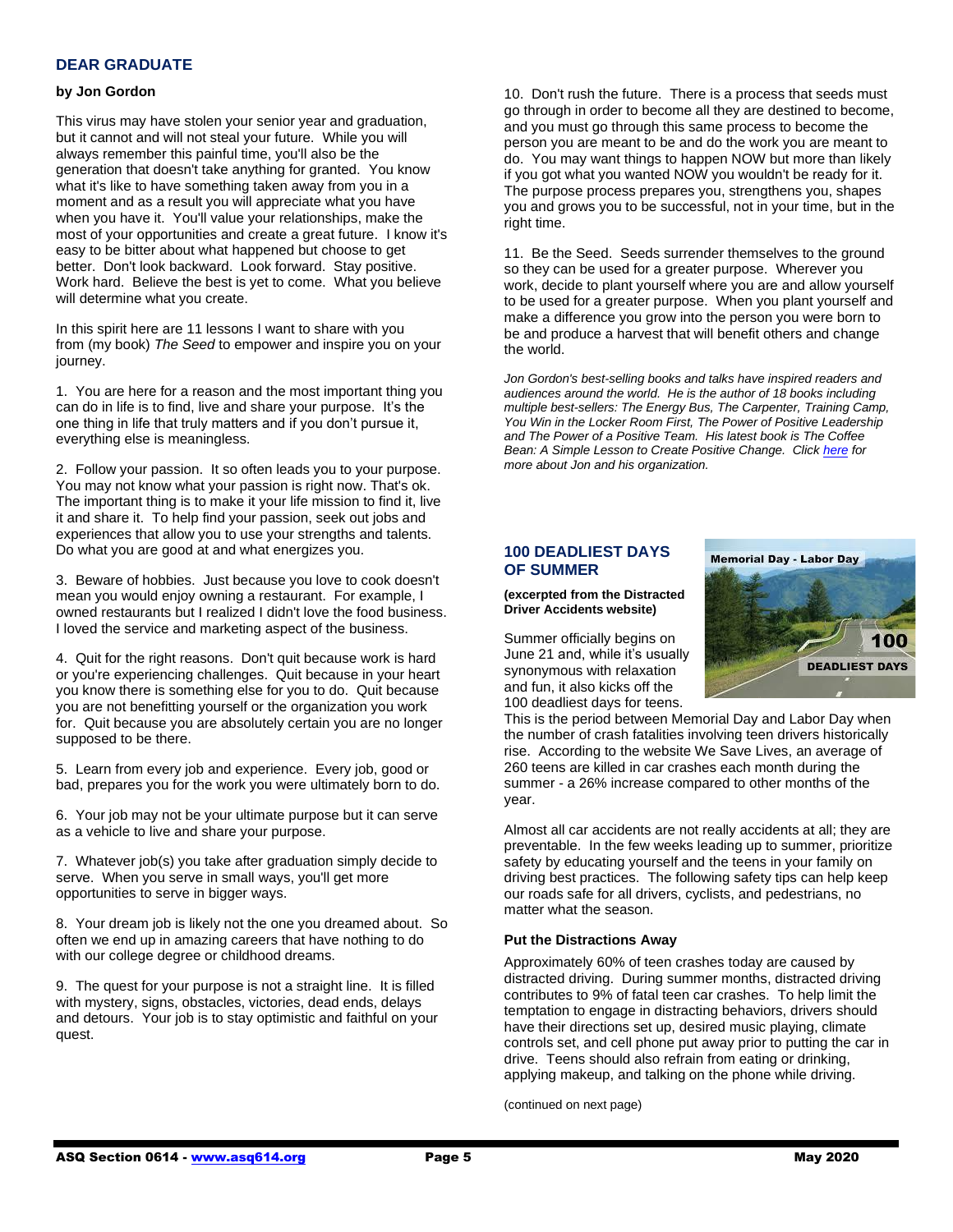#### **Drive on the Defense**

Defensive driving is known to saves lives and prevents the likelihood of a crash. "If you practice defensive driving techniques, then the chance of an accident is much lower," note the accident lawyers at Horwitz, Horwitz & Associates, who also say "Defensive driving means maintaining safe following distances, anticipating other drivers and their actions, and avoiding dangerous situations." Never assume other drivers are sober, alert, and obeying the rules of the road. Expecting other drivers to make mistakes will enhance your ability to proactively prevent an accident.

#### **Obey Speed Limits**

Speeding is another leading cause of fatal car crashes for teens. On a national scale, speeding killed 9,378 people in 2018, accounting for more than a quarter of traffic fatalities that year. When a driver chooses to speed, they are at risk for greater potential for loss of vehicle control, reduced effectiveness of protection features, and increased fuel cost. If a driver subsequently gets into a crash, the severity of the crash is significantly increased. A speeding driver will also most likely be held liable for a car crash.

#### **Never Drink and Drive**

If you or your teen have been drinking, never get behind the wheel of a car. Encourage your teens to contact you if they are in a potentially dangerous driving situation. Also encourage teens to say no to a ride with a driver who has been consuming alcohol or drugs. If you are planning to attend a function that will be serving alcohol and you will be drinking, make other accommodations for travel. Uber, Lyft, taxis, shuttles, and limos are all options to help prevent impaired drivers on the road. Plus, they can be fun!

**You Can Make Summer Safer:** Car accidents are rarely accidents. With an increased awareness on the road, you and your teen can prevent crashes before they happen. Make this summer as safe as possible by applying these safety tips today.

*This information is applicable to drivers of all ages. For more information about this topic or others related to safe driving, check the websites of th[e National Highway Traffic Safety Association,](https://www.nhtsa.gov/risky-driving/speeding) [Distracted](https://distracteddriveraccidents.com/safe-driving-tips/)  [Driver Accidents,](https://distracteddriveraccidents.com/safe-driving-tips/) an[d We Save Lives.](https://wesavelives.org/100-deadliest-days-of-summer/) Also, consider encouraging your teen to sign th[e "Courage to Intervene Promise"](https://wesavelives.org/campaigns/the-courage-to-intervene/) to help save lives.*



# **A GUIDE TO NETWORKING DURING THE CORONAVIRUS PANDEMIC**

#### **by Elana Lyn Gross**

Around the world, people are staying home to slow the spread of coronavirus. At a time when people are social distancing, there is even more of a need to be social, albeit from afar. People are relying on technology to help them stay connected to everything from meetings and job interviews to friends and family. You can also use technology to meet new people and [strengthen your professional network.](https://www.monster.com/career-advice/article/Create-a-Personal-Networking-Plan)

People often associate networking with small talk, elevator pitches, and stacks of business cards. But the key to successful networking is to get to know people, have genuine conversations, and provide value. You could learn about a job opening, get career advice, find a mentor, meet a future coworker or colleague and vice versa.

Right now, people are working remotely, managing businesses virtually, and taking care of their friends and family and their own physical and mental health. Reframe networking by leading with how you can provide value to other people as they navigate this new normal.

#### **Share Your Skills**

Take a cue from the sudden influx of virtual learning opportunities and share your skills. Fitness instructors can take to social media to share free or discounted at-home workouts. Teachers can host virtual classes on social media for parents who are struggling to work and homeschool. Financial planners can share money advice for small business owners and individuals. Accountants can help people understand tax relief programs and new filing deadlines. Techies can teach people how to use FaceTime, Zoom, Skype, Slack, and other tools for staying connected in their personal and professional lives. Whatever you're good at, make authentic connections by using your expertise to create value for other people.

#### **Find Online Networking Opportunities**

Industry organizations, college career services departments, and alumni groups are hosting online networking events so people can connect safely. Talk to likeminded people in Facebook Groups, Slack teams, or LinkedIn groups. Learn new skills and job search tips, join conversations, and, most importantly, provide value. Write meaningful comments and share your knowledge.

#### **Schedule Virtual Meetings**

If you connect with someone at an in-person networking event and you think you could help one another, you'd send a followup email to get together for coffee in the upcoming weeks. If you connect with someone at an online networking event or in a group, send an email.

Normally it is a good idea to email your strongest professional connections once every quarter or often enough that you don't just reach out when you have a favor - like that you'd love for them to be a reference for your job search or pass your resume along to their friend who works at your target company.

(continued on next page)